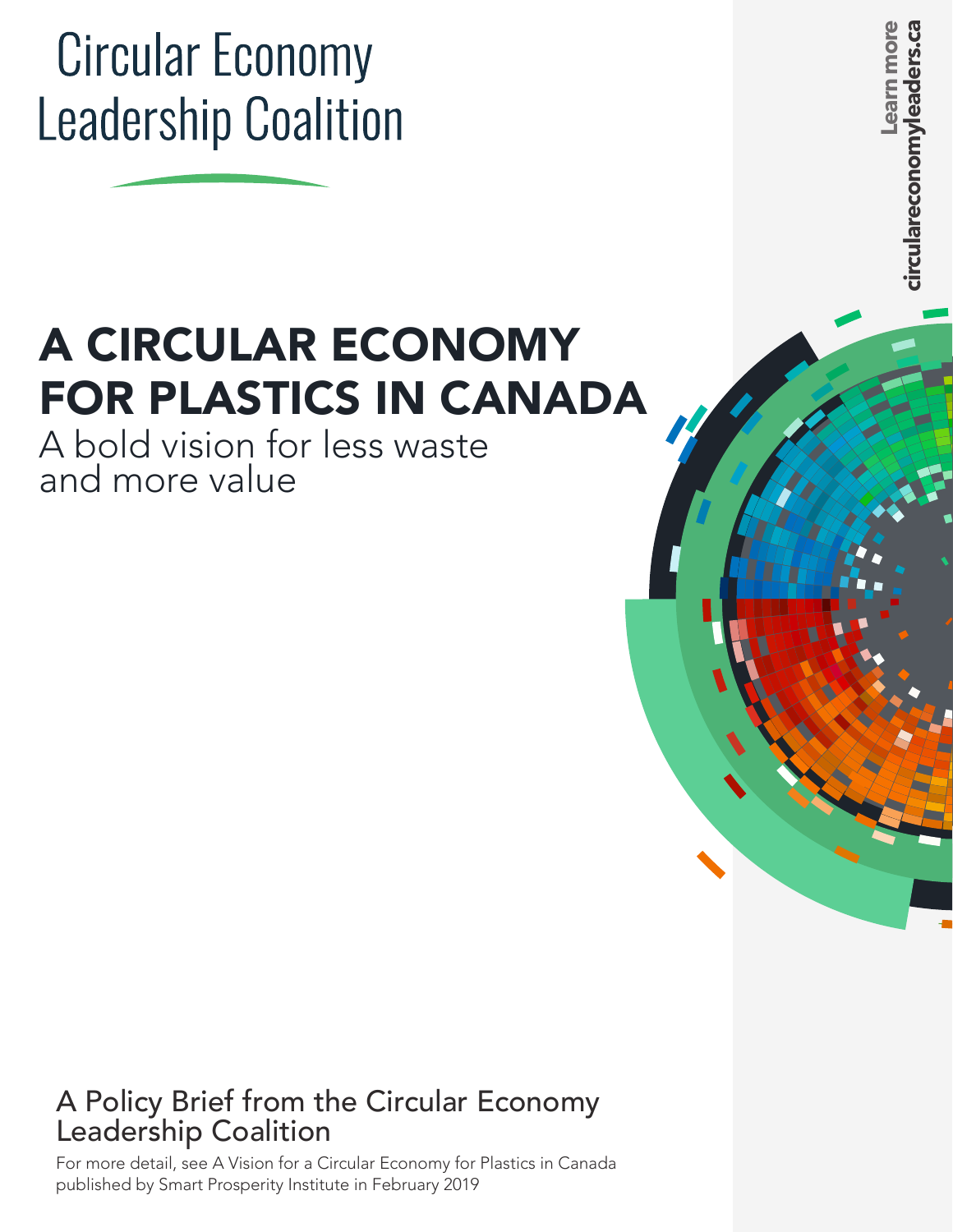# INTRODUCTION A BOLD VISION FOR LESS WASTE AND MORE VALUE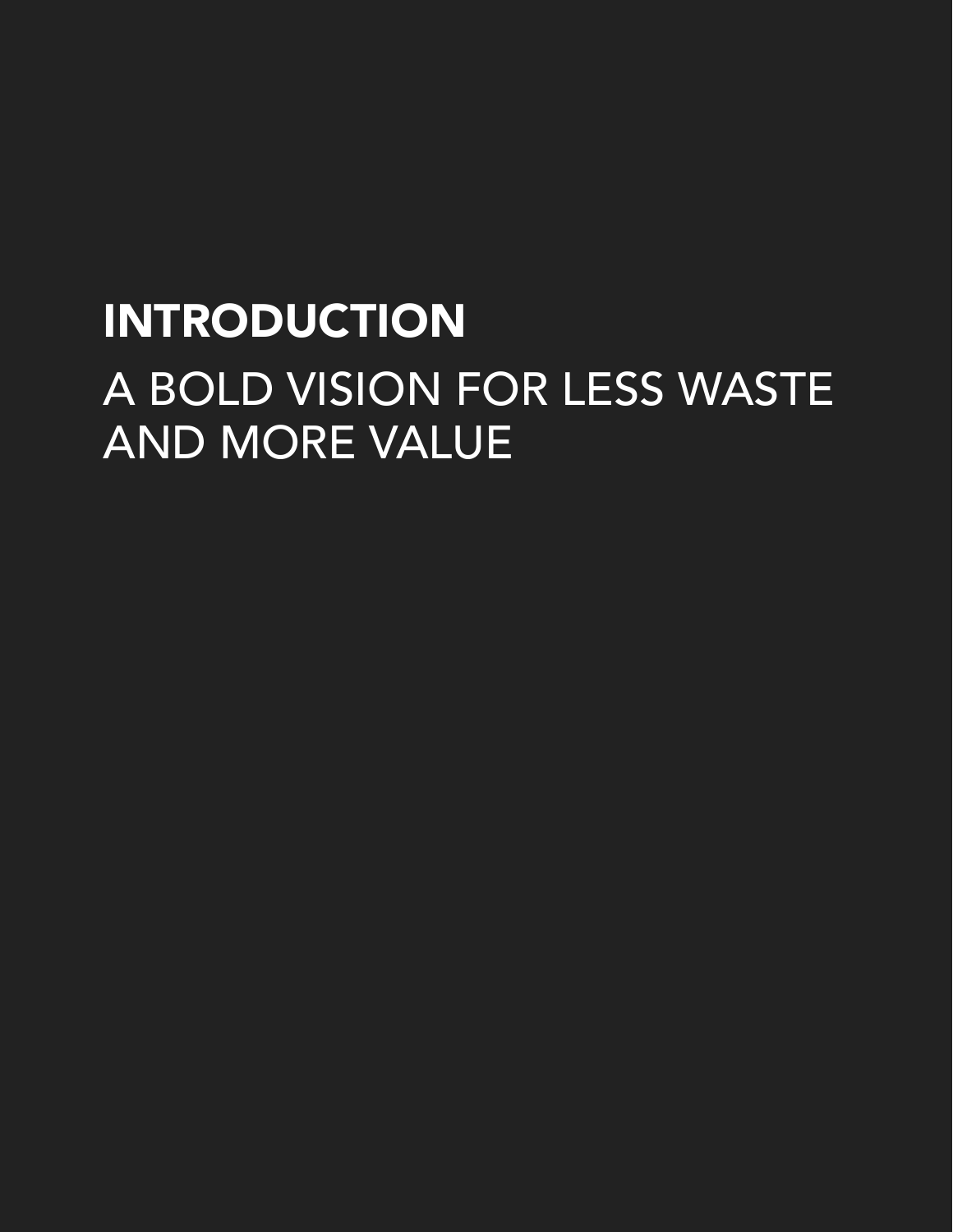The way that we use and dispose of plastic does not work. Not for the planet, and not for the economy. Canadian citizens, businesses and policymakers are increasingly and rightfully concerned with plastic waste. Citizens and consumers are demanding that we find a more sustainable approach to plastics. Many businesses share their customers' and consumers' concerns, and are looking for creative, effective ways to capture more value and reduce waste.

The current linear model of take-make-waste is bad for the planet, and bad for business, too. Plastics are manufactured from raw materials. Much of it is used for a limited time, and then huge volumes are disposed of in our landfills and or leak into the environment.

Globally, as little as 2% of plastics may actually end up being recycled for manufacturing in a closed-loop to displace virgin materials.<sup>1</sup> Valued at between \$100 and \$150 billion annually, 95% of the material value of plastic packaging is lost to the global economy after only a single use.<sup>2</sup> In Canada, only about 11-12% of the approximately 3.84 million tonnes of plastics used annually is collected for recycling, and a significant portion of this is never actually recycled. This way of doing things is highly wasteful, harmful to the environment, unsustainable in the long-term, and a missed opportunity as value is literally thrown away.

The good news is that Canada has the opportunity to be a world leader in building a sustainable, prosperous, zero-waste, low-carbonemitting circular economy that benefits our lives and contributes to the resilience and health of the planet. This is a landmark opportunity, and one that we must seize immediately. By transitioning to a circular economy, it is possible to have a thriving economy that benefits all, in which nothing is wasted and materials are reused and recycled in a closed and sustainable loop.

This moment demands of us our brightest thinking and our boldest decisionmaking. This brief puts forward a vision for a circular economy for plastics in Canada. By exploring both the benefits and the barriers, we start to forge the path towards a sustainable, more productive economy. It outlines tangible recommendations for policy-makers who are seeking to transition to an economy where waste is designed out of the system, so that Canadians enjoy economic, environmental and social well-being.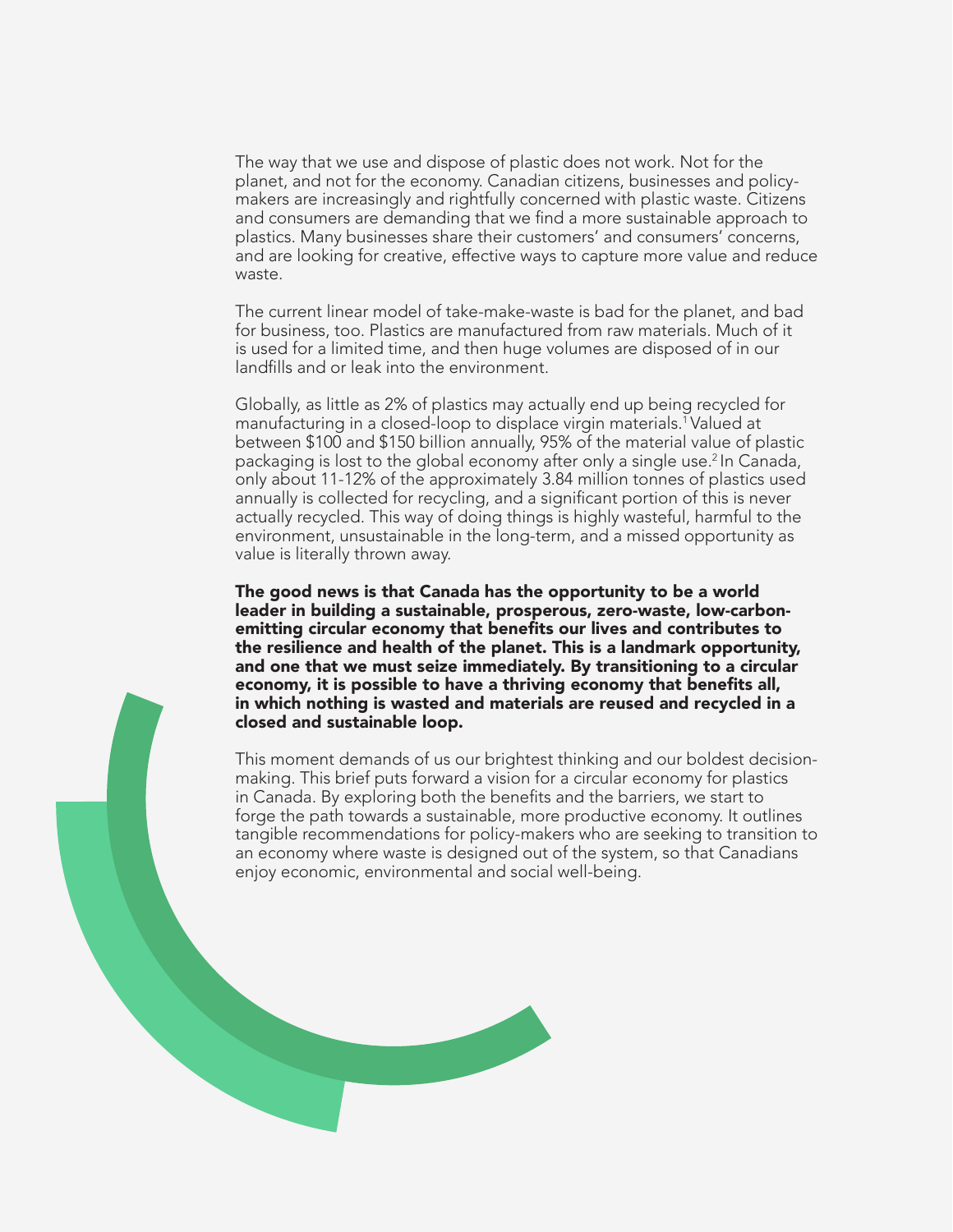## WHAT IS A CIRCULAR ECONOMY?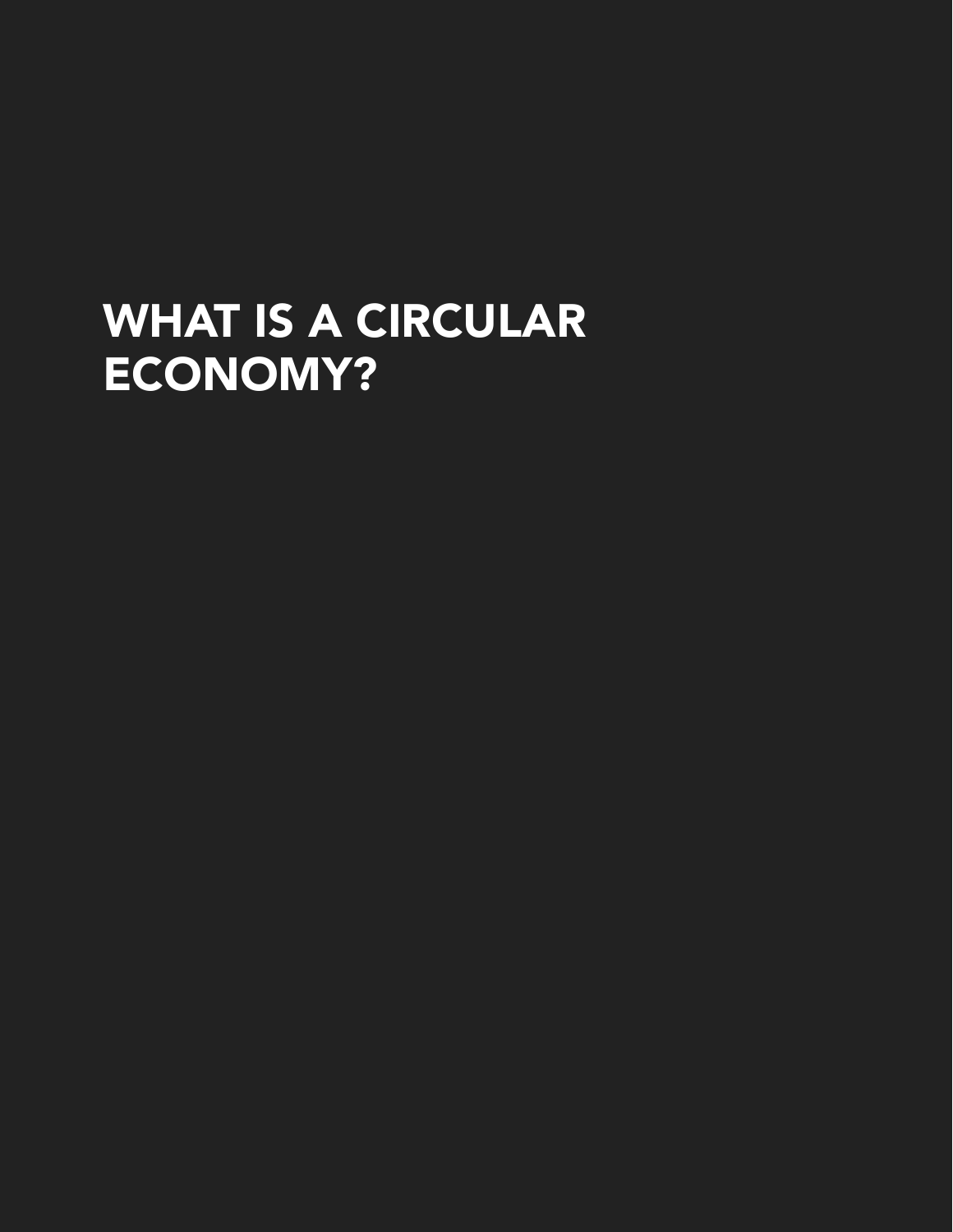A circular economy is a sustainable, productive economic model that is financially, environmentally and socially sustainable. It operates in a continually evolving cycle. Waste is designed out of the system, and is returned to production through reuse and recycling of materials. It is characterized by this closed loop flow of materials, where its systems recirculate materials using renewable energy. It does this without depleting resources and can be perpetuated indefinitely without any accumulation of waste in the environment. This is being embraced by businesses and governments globally, because of the opportunity it holds for capturing economic value while fostering environmental sustainability.

The circular economy is a system-wide transformation and transition that requires bold action and decision-making. It calls on us to shift immediately to a more productive and sustainable economy. This is not about incremental change, or just more recycling. It is about a shift in how we operate, so as to create a new economy that captures opportunity for economic, environmental and social well-being.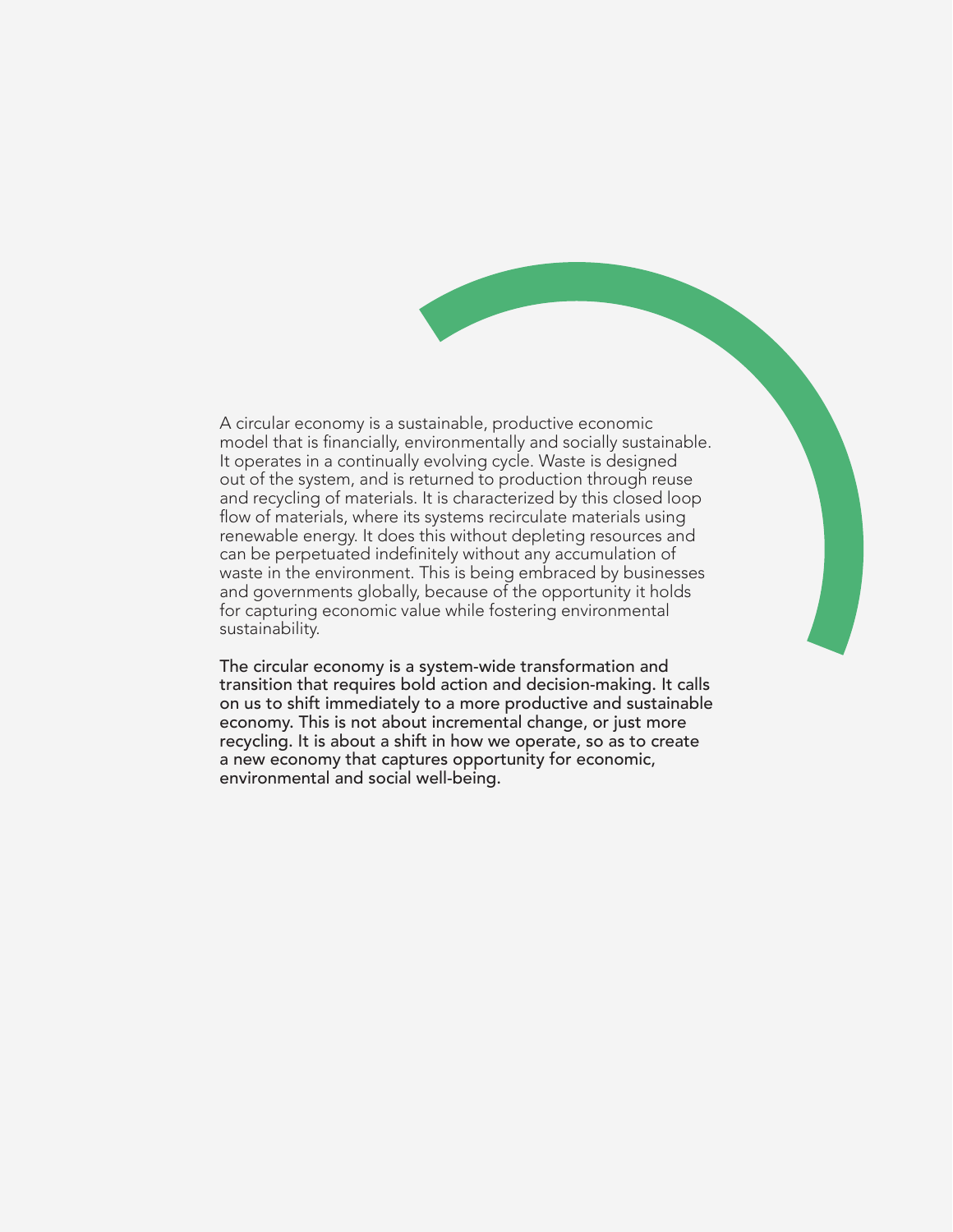## WHAT IS A CIRCULAR ECONOMY FOR PLASTICS IN CANADA?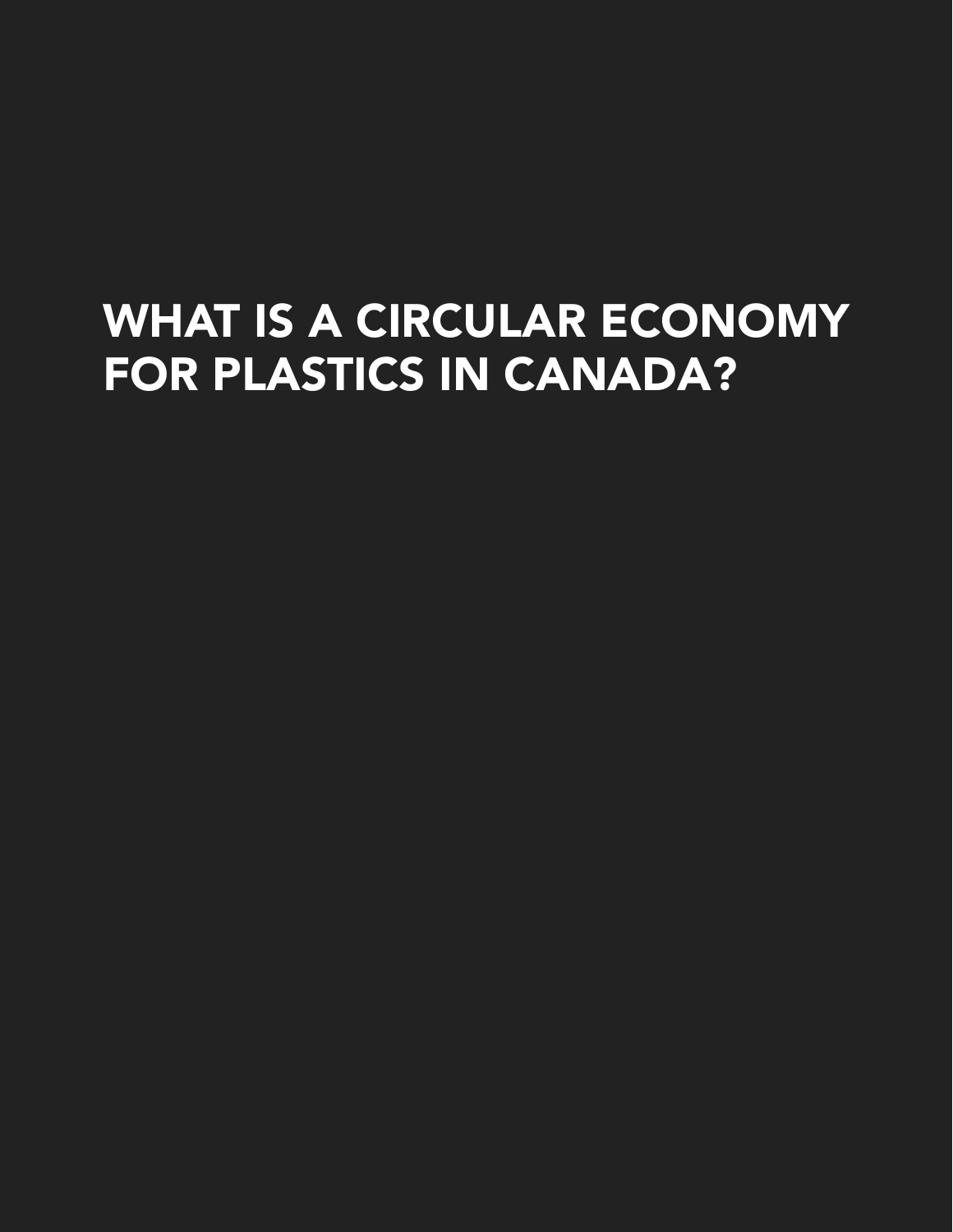A plastics circular economy is a prosperous economy that recirculates materials, keeping plastics out of the environment and in the economy. It harnesses the extraordinary material properties of a wide range of plastics, and captures their full value but without waste or harmful emissions.

A plastics circular economy:

- reduces plastic use
- makes use of products for as long as possible, including by choosing high-quality, long-lasting, useful and necessary products
- produces plastics from renewable sources without harming biodiversity
- is powered by renewable energy
- reuses and recycles plastics within the economy without leakage to the environment
- generates no waste or harmful emissions
- develops markets for secondhand products
- restores to health the ecosystems that have been damaged by the manufacturing, use and end-of-life of plastics, such as oceans and waterways

A plastics circular economy in Canada would:

- recirculate the hydrocarbon molecules of plastics, to either displace the demand for raw materials or to be consumed as nutrients in living systems without harm
- use renewable energy to power each life-cycle stage of plastic
- shift to adopting renewable resins if they are compatible with the recycling process, understanding that compostable plastic packaging is not a one-size-fits-all solution, but is a strategic approach for specific, targeted applications<sup>3</sup>

A plastics circular economy in Canada calls on us to bring our brightest thinking and new science to bear, as we tackle both the demand and supply sides of plastics.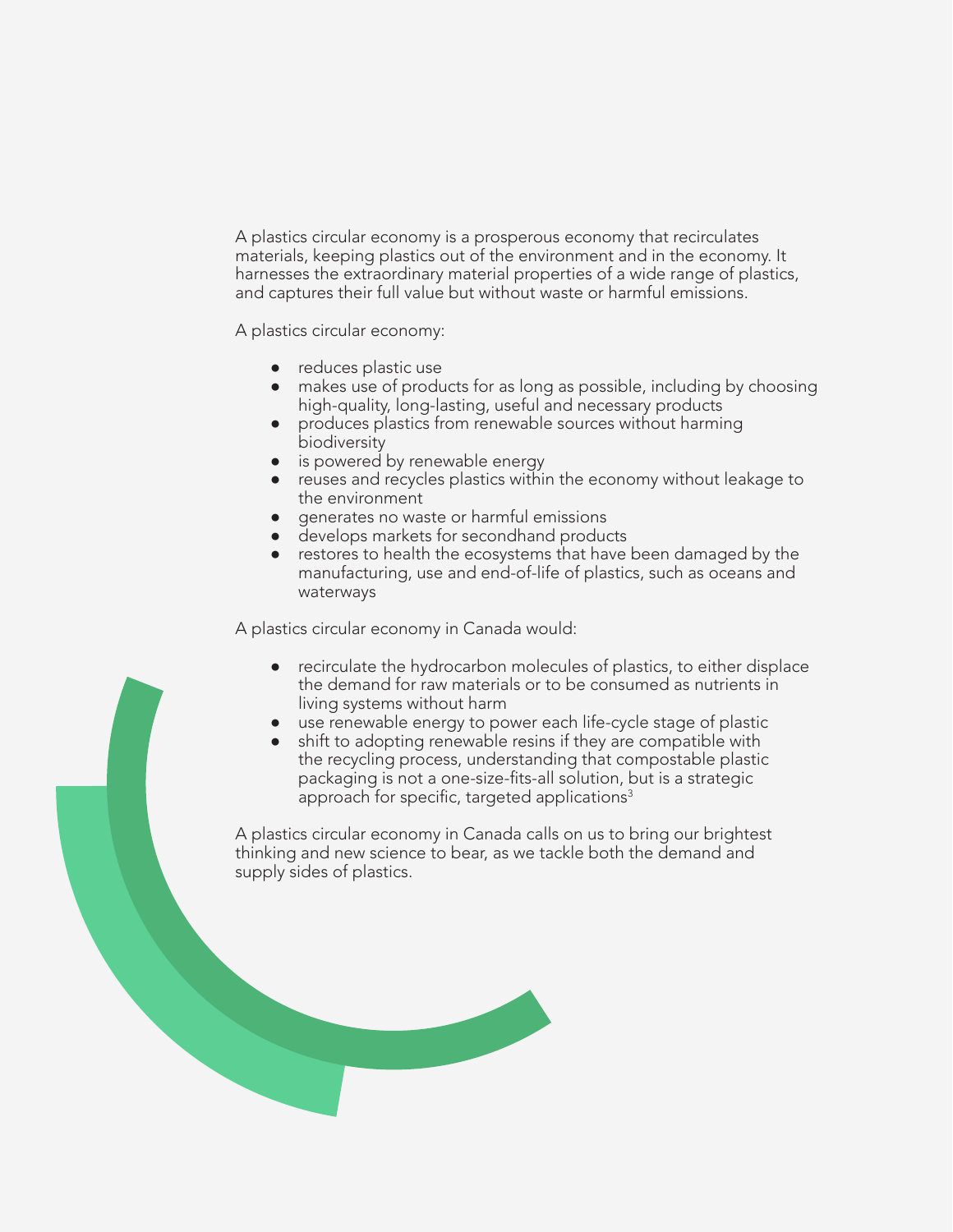### BARRIERS AND BENEFITS TO A CIRCULAR ECONOMY IN CANADA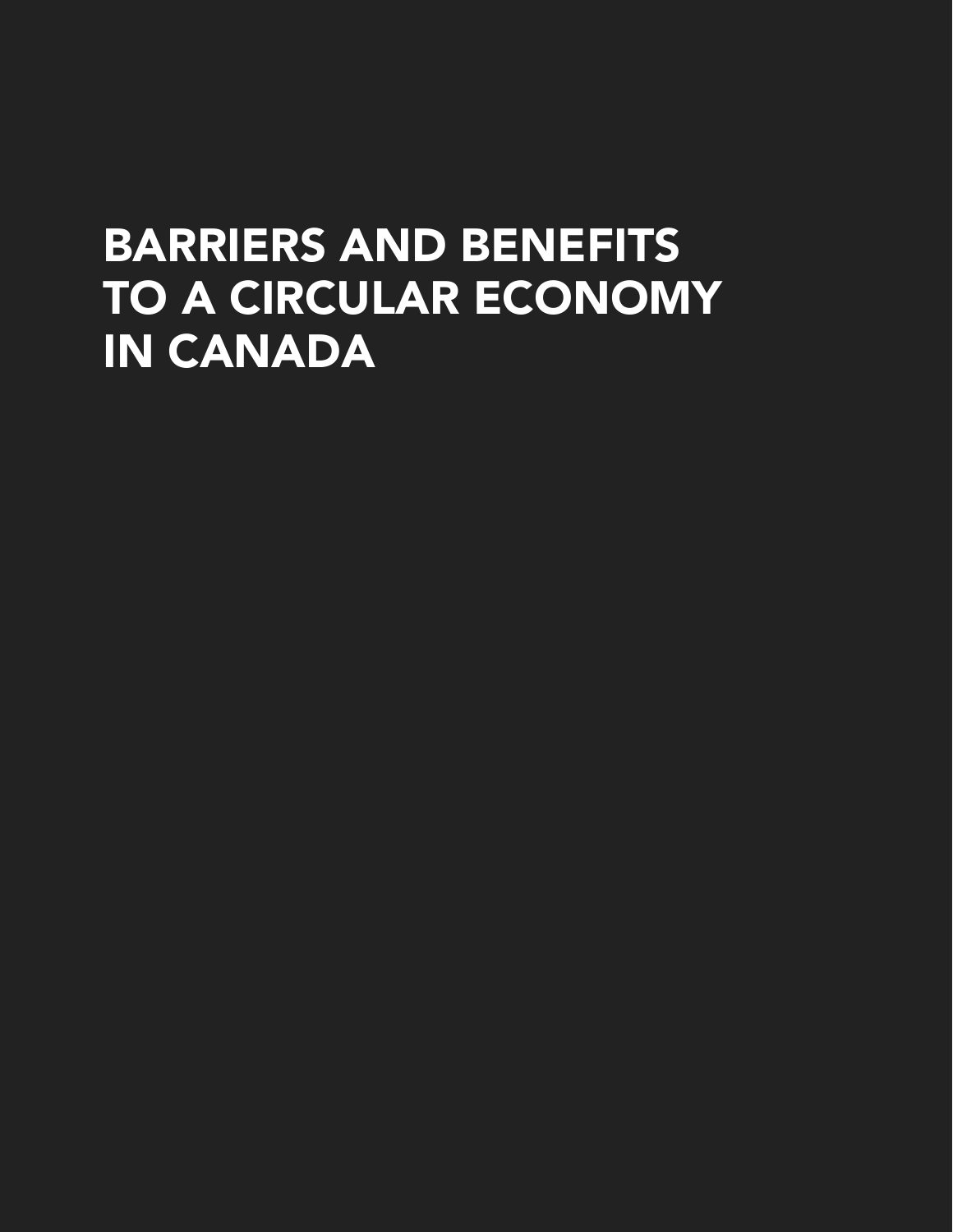### BARRIERS

Canada does not have a plastics circular economy because under current economic and policy conditions, the cheapest way to make and use plastics is the take-make-waste linear economy.

The barriers currently facing the evolution of a circular economy for plastics in Canada include:

- economic disparities driven by direct production subsidies for fossilbased plastics
- un-priced and unmitigated externalities
- poor exchange of information
- **•** technological barriers
- existing policies and regulations that block the development of circular economy practices
- limited options to participate in the circular economy for plastics from a consumer perspective
- lack of knowledge about the circular economy by the value chain actors
- lack of connection between actors of the value chain

### BENEFITS

The current linear model represents a significant lost opportunity in wasted plastic. The circular economy presents an opportunity for capturing that value.

The loss of 88% and more of the plastic used in the Canadian economy results in squandered non-renewable fossil resources, increased greenhouse gases and the discharge of plastics to land and marine environments.<sup>4</sup> By preventing that loss through the policies and market measures outlined below, it is possible to prevent the deadweight loss of value to the Canadian economy, while preventing waste from entering our land and water.

In addition, Canada has more than 200 facilities processing and recycling plastics, some using new, emerging plastics chemical recycling technologies that have recently been commercialized or are on the cusp of commercialization. Few of these facilities are operating to capacity. There is an economic opportunity in supporting some of these facilities by helping to scale their innovations, positioning Canada as a leader in the emergent circular economy, and capturing our portion of what is expected to be a USD \$55 Billion a year global plastics recycling profit pool by 2030.<sup>5</sup>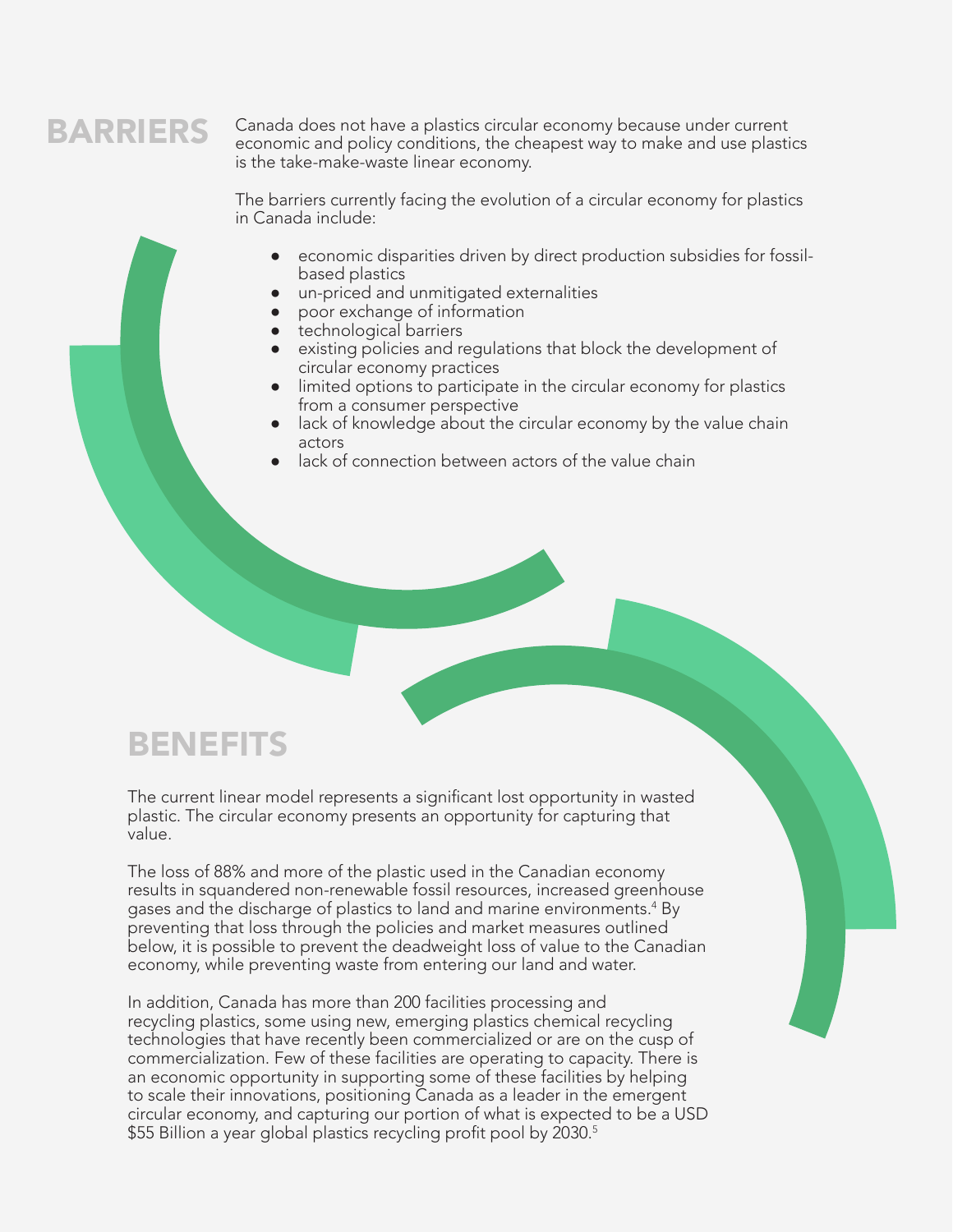# SOLUTIONS RECOMMENDATIONS FOR POLICY-MAKERS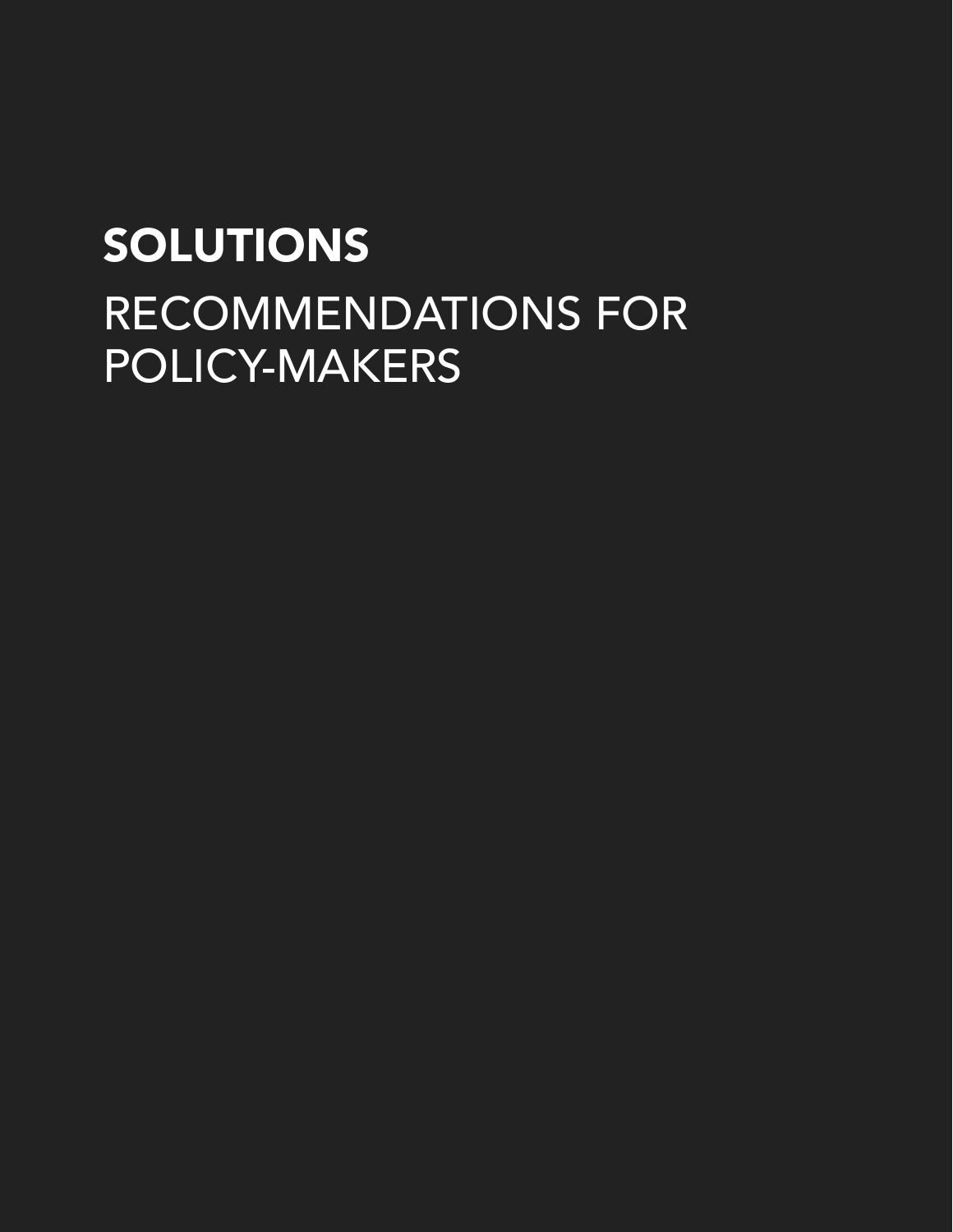#### Circularity will result from market evolution, not revolution. While it will not happen overnight, it must begin now.

This evolution involves:

- building new commercial relationships
- transforming existing exchanges and relationships
- redesigning products and packaging
- developing and scaling new business models that reinvent products and packaging systems to be delivered as services
- developing technologies
- making investments
- changing operations
- restoring to health ecosystems that have been damaged by the production, use and end-of-life of plastics

This evolution needs to be segmented properly in order to ensure long-term prosperity and efficiency. It also involves shifting consumer cultural norms by changing patterns in the consumption and use of plastics, increasing participation in circular resource recovery systems, and reducing and preventing plastic pollution.

#### Governments at all levels have a vital role to play in catalyzing a circular economy for plastics.

Waste policy falls largely (though not exclusively) within the jurisdiction of Canadian provinces and territories. In addition, the federal government can play a vitally important role in increasing the efficiency of provincial waste management policies by collaborating with the provinces and territories. To achieve progress towards a circular economy, the federal government and the provinces and territories must establish a collaborative approach to national harmonization of definitions, standards, targets and protocols while recognizing and respecting the division of powers between them.

There are five initial practical policies and market instruments that need to be explored and embraced in order to catalyze a circular economy for plastics in Canada:

# 1

Assign property rights for end-of-life plastic waste to producers and set end-of-life performance-based regulatory requirements such as recycling targets. One primary example is full or extended producer responsibility (EPR), a policy mechanism that encourages producers to build reverse supply-chains for products and packaging. In the case of plastics, this would create a reliable supply of reused plastic components and/or recycled plastics for use in manufacturing.



Set recycled content performance standards requiring inclusion of a minimum percentage of recycled content in plastic products and packaging. This policy creates demand for recycled plastics generated by EPR and as such is a demand side complement to EPR. We should mandate minimum percentages of reusable, recoverable, recyclable or compostable materials in all new products, so that they are designed for appropriate deconstruction at the end of their useful life.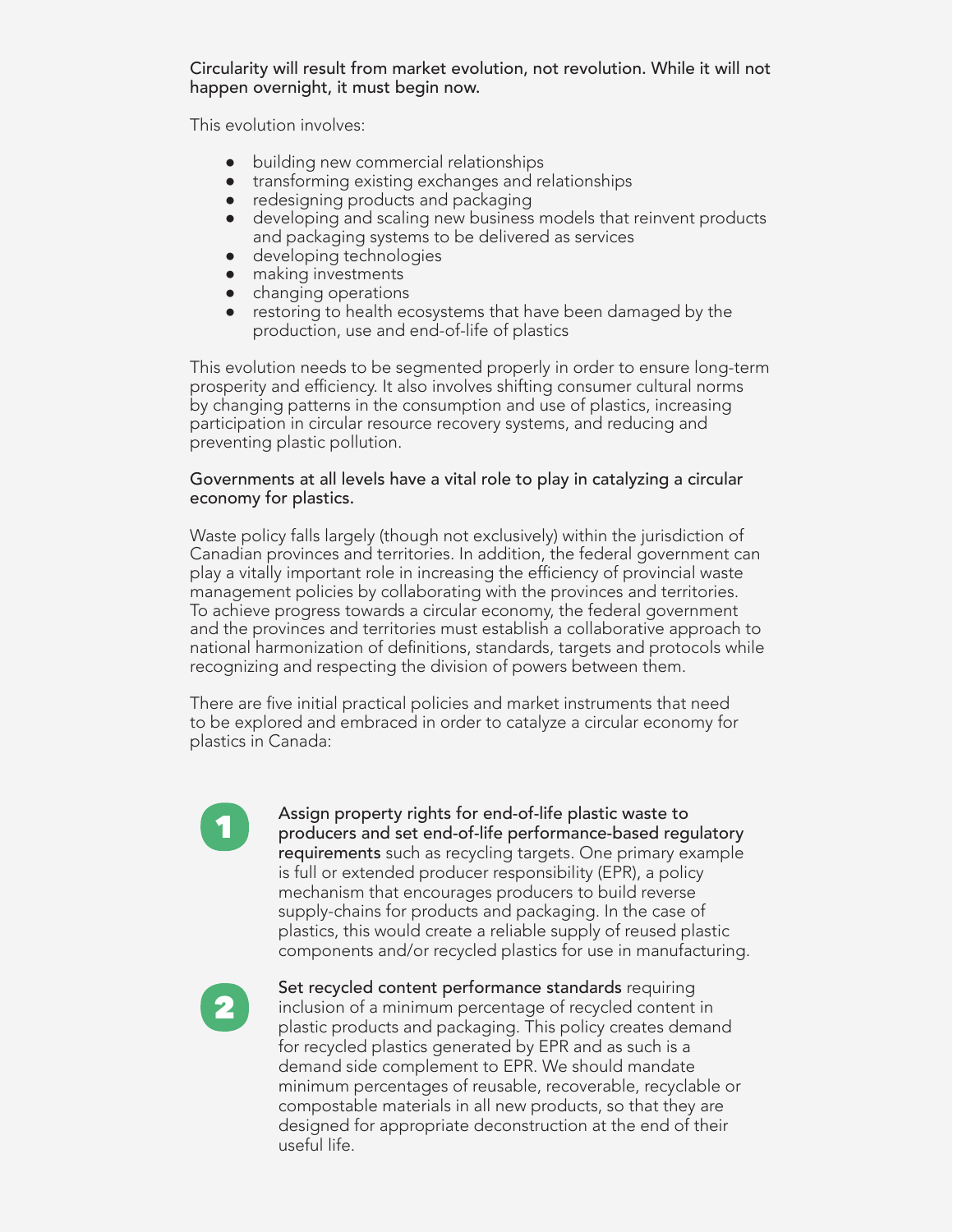

4

#### Create common definitions, performance standards,

measurement and assessment protocols. These will serve to create administrative efficiency and reduce transaction costs for participants in the plastics life-cycle. They will also facilitate the scaling up of reverse supply-chains to pan-provincial and territorial regional systems that become more efficient as they scale.

Economic instruments and/ or prohibitions ("bans"), such as:

- Single-use plastics tax such as a plastic bag tax (affecting consumer demand)
- Waste disposal levies discouraging disposal to landfill
- Use bans that prevent the supply of certain plastic products and packaging that are difficult to collect and/or recycle
- Disposal bans that prohibit the disposal of those that can be recycled
- It is important to note that instruments and bans are policy tools that have been used in different combinations in countries worldwide, and different approaches have proven effective in different contexts. The right policy mix between bans and/ or economic instruments needs to be explored, so as to use the right tools for the Canadian context.



Price greenhouse gas emissions associated with various stages in the life-cycle of plastics.

These policies will not transition Canada entirely to a plastics circular economy, but they are an effective and vital start. Future recommended actions include tools for information exchange across supply chains, as well as the improvement of public infrastructure.

<sup>1</sup> *The New Plastics Economy: Rethinking the future of plastics* Ellen MacArthur Foundation See:

https://www.ellenmacarthurfoundation.org/news/the-new-plastics-economy-rethinking-the-future-of-plastics-infographics

<sup>2</sup> *Strategy on Zero Plastic Waste* Canadian Council of Ministers of the Environment. November 23, 2018.

<sup>3</sup> *The New Plastics Economy: Rethinking the future of plastics* Ellen MacArthur Foundation See:

https://www.ellenmacarthurfoundation.org/news/the-new-plastics-economy-rethinking-the-future-of-plastics-infographics

<sup>4</sup> *The biggest source of ocean plastic may not be what you think* Evgeni Matveev, Canadian Broadcasting Corporation News. July 2nd 2018 5 *No time to waste: What plastics recycling could offer* McKinsey & Company. September 2018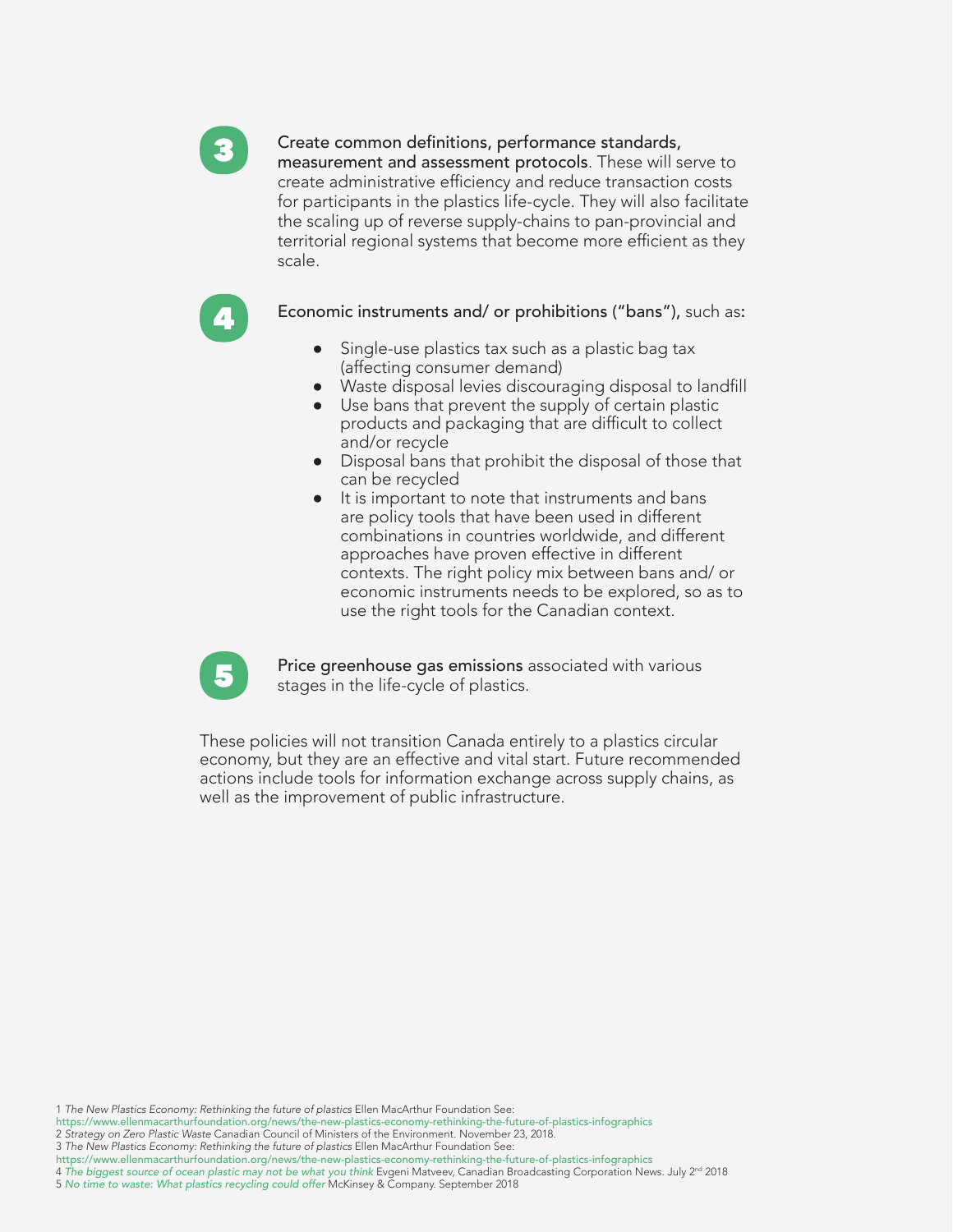# **CONCLUSION**

There is a role for everyone to play in the transition to a circular economy for plastics in Canada. Citizens, scientists, governments at all levels, and businesses will all need to work together to evolve from a wasteful model to one that is circular and regenerative. We must take this opportunity to reduce environmental harm while capturing much greater economic value. All of this is possible with the solution of a circular economy.

The practical policies and market interventions recommended in this brief present a once-in-a-generation opportunity for Canada. Before us, there is a moment to rise to our national and global environmental challenges with a circular economy that can lead to a sustainable, prosperous, zero-waste, low-carbon-emitting circular economy that benefits our environmental, economic and social well-being .